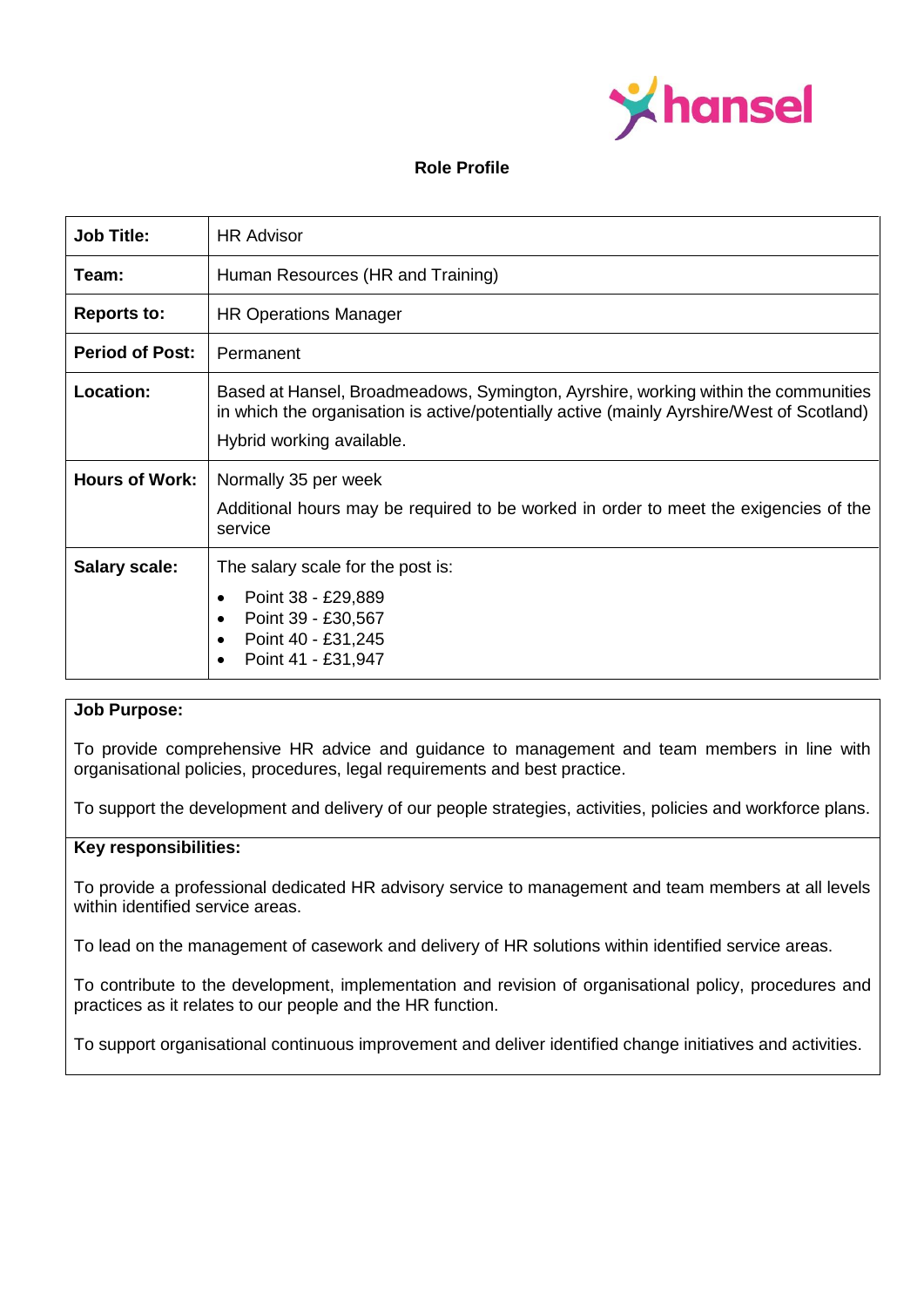# **Key Activities:**

The postholder will be responsible for the following activities:

### Provision of a dedicated HR advisory service

- Provide advice and support management on recruitment and selection. Support managers to develop role profiles, person specifications and participate in interview panels as appropriate.
- Responding to requests for advice from service areas on people matters relating to attendance management, conduct and capability, grievances and the range of employment and employee relations matters.
- Advise and guide line managers through our policies and procedures to ensure employment matters are handled fairly and consistently and in line with our values.
- Provide HR advisory input into service area projects, change management programmes and working groups as required.
- Developing and maintaining positive working relationships with management and team members at all levels, partners and external agencies, establishing professional credibility.
- Assisting the HR Manager to prioritise, plan and monitor and ensure best value of the organisation's spending on HR activities, liaising with the finance team as required.

### Management of casework

- Lead on the management of casework relating to attendance management, conduct and capability, grievances and the range of employment and employee relations matters.
- Provide support to line managers at relevant meetings.
- Liaise with external partners including Occupational Health and make recommendations as required.
- Develop and maintain the case review report and provide regular updates to the Senior Leadership Team.
- Ensure that all casework is managed in line with legislation, policy and best practice.

# Policy Development.

- Providing guidance on employment matters in relation to legislative requirements, good practice guidelines, and organisational objectives.
- Developing, reviewing and evaluating organisational policy relating to employment matters to ensure it remains legislatively compliant in addition to continuing to meet the needs of the organisation.

#### Supporting continuous improvement.

- Promoting a culture of continuous improvement in line with our agreed values and behaviours.
- Keeping up to date with developments in employment legislation and HR best practice, sharing knowledge within the team to ensure continuous development and improvement in the HR service offered.
- Assist the Learning & Development Co-ordinator in the design and delivery of training and development interventions.

# Supporting the delivery of our People Strategies and activities.

- Lead by example on the promotion of a culture of engagement.
- Participating in engagement activities including team health promotion events.
- Attending and contributing to relevant forums and working groups including the People Policies Group and Team Forum.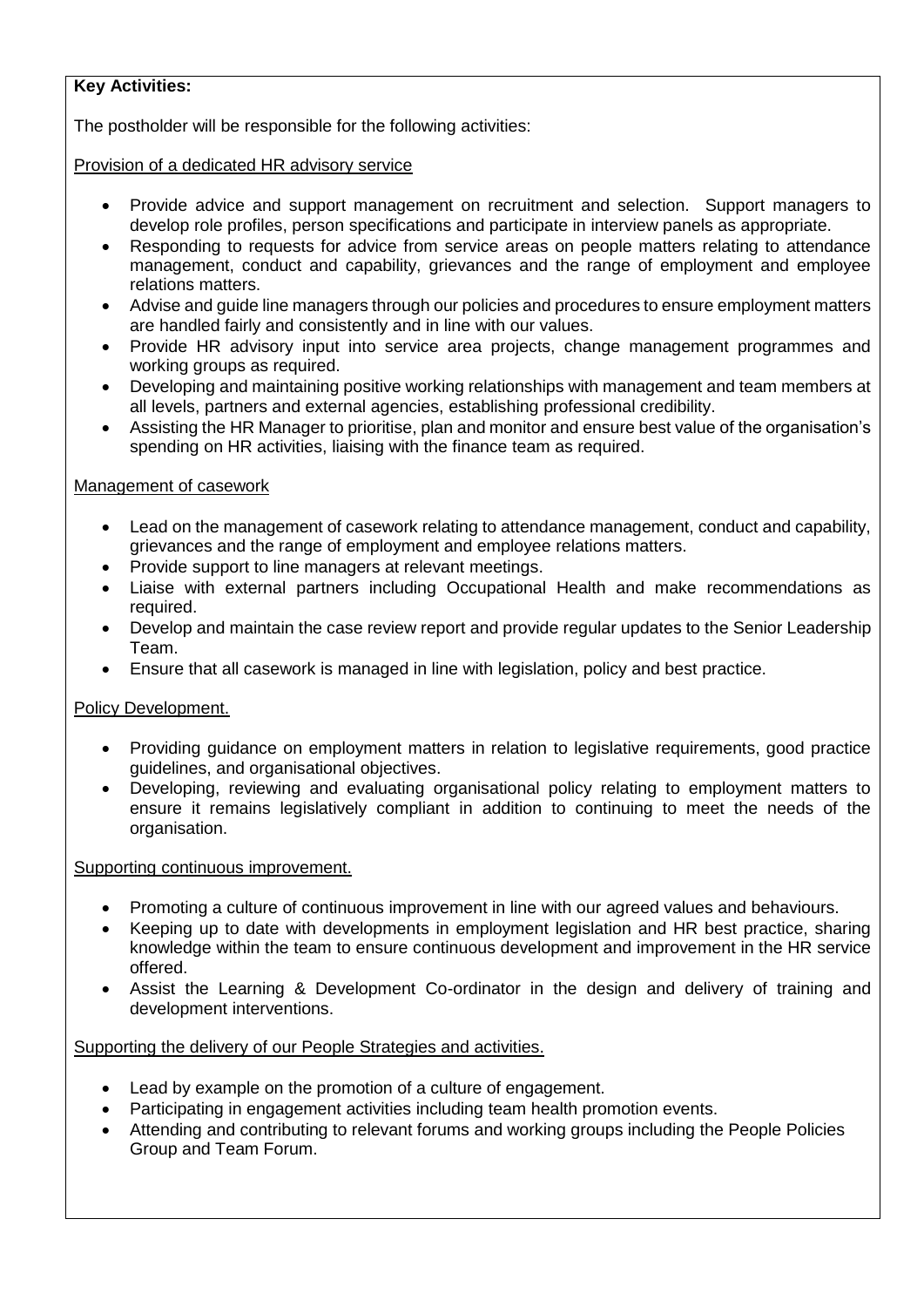# Other activities.

- Acting as a role model, demonstrating and championing our values through behaviours.
- Escalating any issues of concern to the HR Operations Manager/ Senior Leader as appropriate and recording any identified risks.

Organisational activities:

- Ensure the values of Hansel are reflected in your work and that all services provided are delivered in line with our vision and core values.
- Assist in the development of a 'Continuous Improvement' culture.
- Represent the organisation in a professional manner at all times.
- Ensure compliance with all regulatory, statutory and legal requirements.
- Recognise and respect the diversity of internal and external customers.
- Support the wider team during busy periods and peak workloads, e.g. team member absences etc.
- You must at all times comply with the Health and Safety Policy and procedures and must draw to your manager's attention any unsafe working practice/conditions.
- Ensure you comply with your duties and responsibilities under Adult Support and Protection legislation.
- Ensure that the policies and procedures of the organisation are followed at all times.
- Attend training and supervision sessions as requested by the line manager or Service Manager.

*This list is typical of the level of duties which the post holder is expected to perform or be responsible for. It is not necessarily exhaustive and other duties of a similar type and level may be expected from time to time. The post holder will be responsible for a combination of the objectives described above dependent upon the requirements of the organisation and customers.*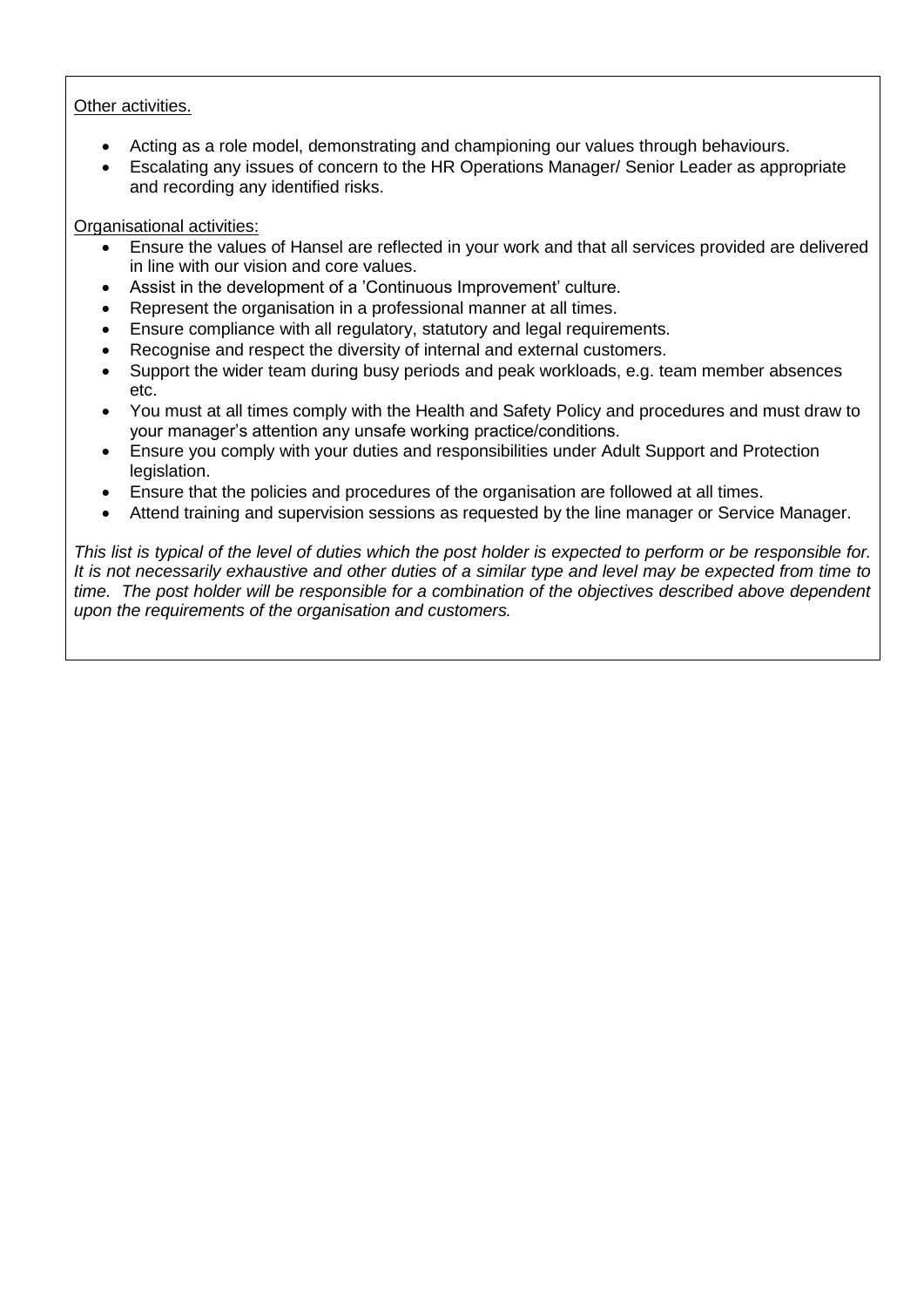

| <b>PERSON SPECIFICATION</b>                                                                               | <b>ESSENTIAL</b> | <b>DESIRABLE</b> |
|-----------------------------------------------------------------------------------------------------------|------------------|------------------|
| <b>EXPERIENCE</b>                                                                                         |                  |                  |
| Minimum of 2 years experience of providing a comprehensive HR                                             | ✓                |                  |
| advisory service                                                                                          |                  |                  |
| Experience of supporting and advising on complex Employee                                                 | ✓                |                  |
| <b>Relations cases</b>                                                                                    |                  |                  |
| Experience of working positively with all levels of colleagues and in                                     | ✓                |                  |
| partnership with other agencies.<br>Experience in the social care sector/housing/public sector or similar |                  | ✓                |
|                                                                                                           |                  |                  |
| <b>Experience of Policy development</b>                                                                   |                  |                  |
| Project management experience                                                                             |                  |                  |
| <b>EDUCATION AND TRAINING</b>                                                                             |                  |                  |
| Educated to degree level (or equivalent)                                                                  | ✓                |                  |
| Minimum of CIPD Associate membership                                                                      |                  |                  |
| Evidence of commitment to continuous professional development                                             |                  |                  |
| <b>KNOWLEDGE &amp; SKILLS</b>                                                                             |                  |                  |
| Thorough knowledge and understanding of employment law and                                                |                  |                  |
| HR best practice                                                                                          |                  |                  |
| Ability to negotiate and influence at all levels                                                          | ✓                |                  |
| Proficiency in the use of IT systems including Word, Excel, Power                                         |                  |                  |
| point databases and internet research                                                                     |                  |                  |
| Excellent team player with ability to operate effectively on own                                          | ✓                |                  |
| initiative as required                                                                                    |                  |                  |
| <b>CREATIVITY &amp; INNOVATION</b>                                                                        |                  |                  |
| Ability to develop a range of appropriate HR interventions, audit                                         | $\checkmark$     |                  |
| tools and frameworks as required                                                                          |                  |                  |
| <b>COMMUNICATION</b>                                                                                      |                  |                  |
| Excellent ability to collate and present information in suitable formats                                  | ✓                |                  |
| to a wide variety of audience levels                                                                      |                  |                  |
| Ability to prioritise and respond flexibly to changing demands                                            | ✓                |                  |
| Excellent interpersonal and influencing skills and able to                                                | ✓                |                  |
| communicate effectively at all levels                                                                     |                  |                  |
| Represent the organisation at meetings and seminars and events                                            | ✓                |                  |
| as appropriate                                                                                            |                  |                  |
| <b>DECISION MAKING</b>                                                                                    |                  |                  |
| Have demonstrable analytical and problem-solving capabilities                                             | ✓                |                  |